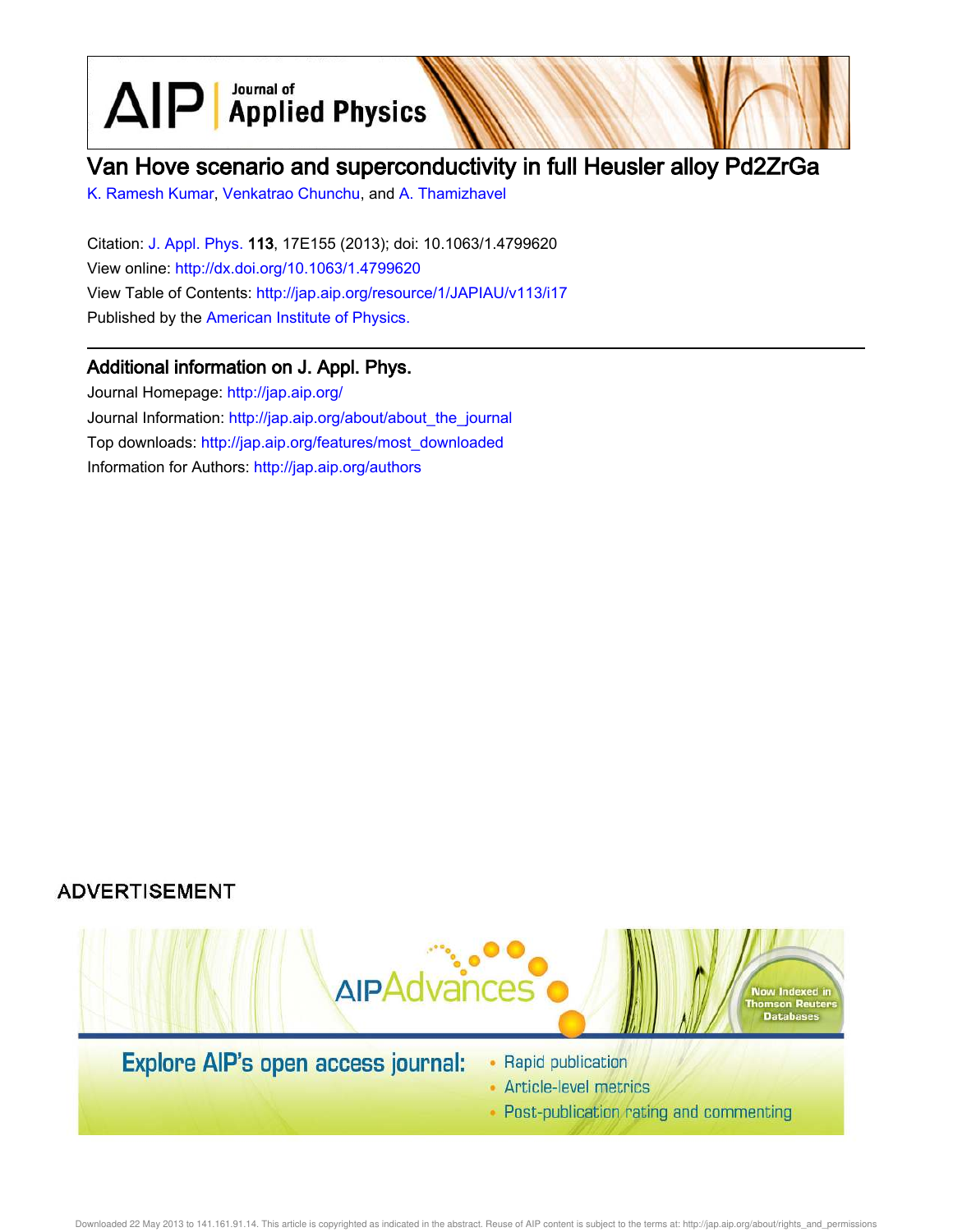

## Van Hove scenario and superconductivity in full Heusler alloy  $Pd<sub>2</sub>ZrGa$

K. Ramesh Kumar,<sup>1,a)</sup> Venkatrao Chunchu,<sup>2</sup> and A. Thamizhavel<sup>1</sup>

 ${}^{1}C$ rystal Growth Laboratory, Department of Condensed Matter Physics and Material Sciences,

Tata Institute of Fundamental Research, Colaba, Mumbai 400006, India

<sup>2</sup>Advanced Magnetic Materials Laboratory, Department of Physics Indian Institute of Technology, Madras, Chennai 600036, India

(Presented 15 January 2013; received 25 October 2012; accepted 22 January 2013; published online 22 April 2013)

Ab-initio band structure calculation using the state-of-the-art density functional theory was carried out for the sample Pd<sub>2</sub>ZrGa. The equilibrium lattice parameter was found by fitting the energy vs volume data to Murnaghan equation of state and the value was observed to be 6.467 Å. Non analytical behavior of the energy functional was observed in band structure as well as in density of states diagram near the Fermi level. Polycrystalline sample synthesized using arc-furnace showed compositional variation in X-ray diffraction and energy dispersive analysis of X-ray spectrum studies. Magnetic measurements showed Meissner diamagnetic shielding in the as-cast sample below 2 K. From the Zero Field Cooled (ZFC) and Field Cooled (FC) measurements, we observed that the system is a type II BCS superconductor. The volume susceptibility at 2 K was observed to be 3.1 emu/Oe cm<sup>3</sup>.  $\odot$  2013 American Institute of Physics. [http://dx.doi.org/10.1063/1.4799620]

### INTRODUCTION

In the field of condensed matter physics and material sciences, there are only few materials that are as versatile as Heusler alloys.<sup>1-3</sup> Superconductivity in Heusler alloys was first observed in Pd based Heusler alloys by Ishikawa et al. in 1982.<sup>4</sup> But the discovery of half-metallic ferromagnetism and quest for finding magnetic superconductors brought renewed interest in these materials. In conventional s-wave superconductors, small amount of ferromagnetic impurities or proximity effect will destroy the spin singlet state. Hence, in BCS type superconductors, magnetism and superconductivity are considered to be mutually exclusive. Keizer et al. have observed in the  $NbTiN/CrO<sub>2</sub>$  (superconductor/half-metal) hetero-structure that the spin triplet super current sustained over length scales much above the correlation length of the spin singlet correlations.<sup>5</sup> These findings motivated many researchers to search for new superconducting material which has good lattice matching with the existing half-metals. Among many possible Heusler alloys, a sub set of systems (27 valence electrons) possess van Hove singularity and superconductivity, viz., Pd<sub>2</sub>YZ, Ni<sub>2</sub>ZrGa, MPd<sub>2</sub>Sn, Ni<sub>2</sub>NbSn, and  $Pd_2ZrAl.<sup>6-9</sup>$  We report the analysis of electronic and phonon band structure along with some experimental observations on the iso-structural  $Pd<sub>2</sub>ZrGa$ .

#### COMPUTATIONAL AND EXPERIMENTAL DETAILS

The band structure calculations were done using the stateof-the-art density functional technique with the Plane Wave Self-Consistent Field (PWSCF) package.<sup>10,11</sup> The exchangecorrelation functionals were treated within the generalized gradient approximation. The self-consistency was achieved with  $25 \times 25 \times 25$  Monk-horst pack grid of k-points.

The phonon calculations were performed using density functional perturbation theory in the linear response approach. The energy threshold for the convergence was set to be  $1 \times 10^{-14}$  Ry. For experimental purpose, we prepared the sample  $Pd_2ZrGa$  by arc melting the high pure elements in argon atmosphere. The ingot was remelted several times and homogenized in vacuum  $(10^{-6}$  mbar) at 800 °C for a week.

The phase analysis and structural characterization were carried out with PANAnalytic (XPert Pro) X-ray diffractometer and scanning electron microscopy. Magnetic measurements were done using QD SQUID magnetometer in the temperature range of 1.8 K to 10 K.

#### RESULTS AND DISCUSSIONS

The structural optimization was done by relaxing the lattice parameter value from 12.0 to 13.0 (atomic units). The lattice parameter versus energy data was fitted using Murnaghan equation of state (EOS) to find out the equilibrium lattice parameters and the equilibrium pressure (Fig. 1). The equilibrium lattice parameter value was observed to be 6.467 Å. The system was found to be in non-magnetic ground state as the magnetic calculations yielded zero total magnetic moment in the unit cell. The band structure calculations were carried out along the path with the higher symmetry in the irreducible Brillion zone. The low lying sp states of Ga are not included in the band structure as these states are located  $-10 \text{ eV}$  below the Fermi level (Figure  $2(a)$ ). The states near the Fermi level are mainly due to the bonding and anti-bonding hybrids of Pd and Zr d-states and these states are located between  $-4 eV$  to  $4 eV$  energies. The partial density of states gives a clear picture of the contribution of the each atom towards the total density of states (Figure  $2(b)$ ). The DOS vs energy graph (Figure  $2(b)$ ) showed a logarithmic divergence of the DOS near the Fermi level which reflected in the energy spectrum at L point

a)Author to whom correspondence should be addressed. Electronic mail: kraamesh57@gmail.com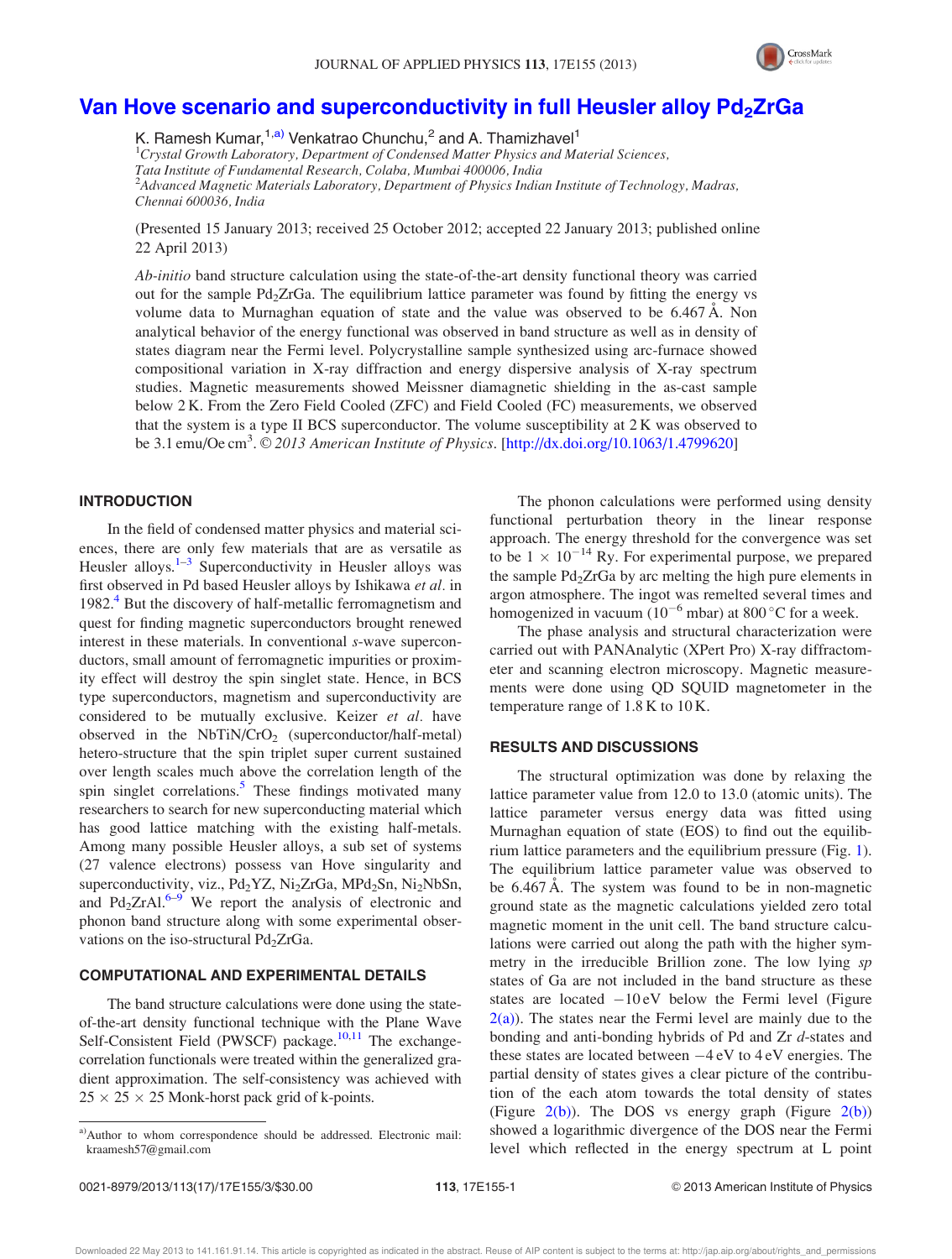

FIG. 1. Calculated total energy as a function of lattice parameter and the solid line represents the Murnaghan EOS fitting.

known as van Hove singularity. In the energy spectrum, it is observed that the non analytical behavior is located exactly at the Fermi level. The DOS at the peak of the singularity was observed to be 3.06 states/eV and the value is less compared to  $MPd_2Sn$  (M = Sc, Y, and Lu) samples and that could be one of the reasons for low  $T_c$  values  $\sim$ 2–3 K in the case of Pd<sub>2</sub>ZrZ compounds, whereas maximum  $T_c$  of 4.9 K was observed in the case of  $Pd_2YSn.^{7,12}$  The low transition temperature in these systems can be explained using the BCS relation  $T_c = 1.13\Theta_D \exp(-1/VN(E_F))$ , where  $\Theta_D$  is the Debye temperature,  $N(E_F)$  is the density of states at the Fermi level, and the electron-electron attractive interaction is given as V. The above expression is an increasing function with  $N(E_F)$  and V. It is necessary that the material should possess large DOS at the Fermi level and strong electronelectron interaction to have high transition temperature. Full



FIG. 2. (a) The electronic band structure spectrum along higher symmetrical points. (b) The calculated total density of states with atom projected partial density of states as function of energy for the compound Pd<sub>2</sub>ZrGa. The arrows at the Fermi level indicate the van-Hove singularity in the energy spectrum and logarithmic divergence of DOS of states in the N(E) vs E diagram.



FIG. 3. (a) Vibrational spectrum and phonon dispersion relation for the compound Pd<sub>2</sub>ZrGa. (b) The calculated phonon density of states as a function of energy.

Heusler alloys crystallize in cubic  $L2<sub>1</sub>$  structure and the structure has 4 atoms in the unit cell. Hence, there are 12 phonon branches are possible for the Heusler structure with 3 acoustics and 9 optical modes of vibrations. All acoustics phonon modes are exhibiting positive frequencies which indicate that the mechanical instabilities were not present and suggesting that the structural optimization of the lattice is indeed stable. By comparing with iso-structural compounds, such as Ni<sub>2</sub>ZrGa and Pd<sub>2</sub>ZrAl, we identified that in the low energies the main contribution to the vibrational states is from Pd and large contribution arises from Zr atom in the higher energies above  $150 \text{ cm}^{-1}$ .<sup>6,8,9</sup> It is observed that in the superconducting Heusler alloy family, the X site atom vibrational modes are responsible for the large electronphonon coupling which eventually favors superconductivity in these systems (Fig. 3).



FIG. 4. Powder XRD patterns for the as-cast, annealed sample and the inset table shows the corresponding energy dispersive analysis of X-ray spectrum (EDAX) data.